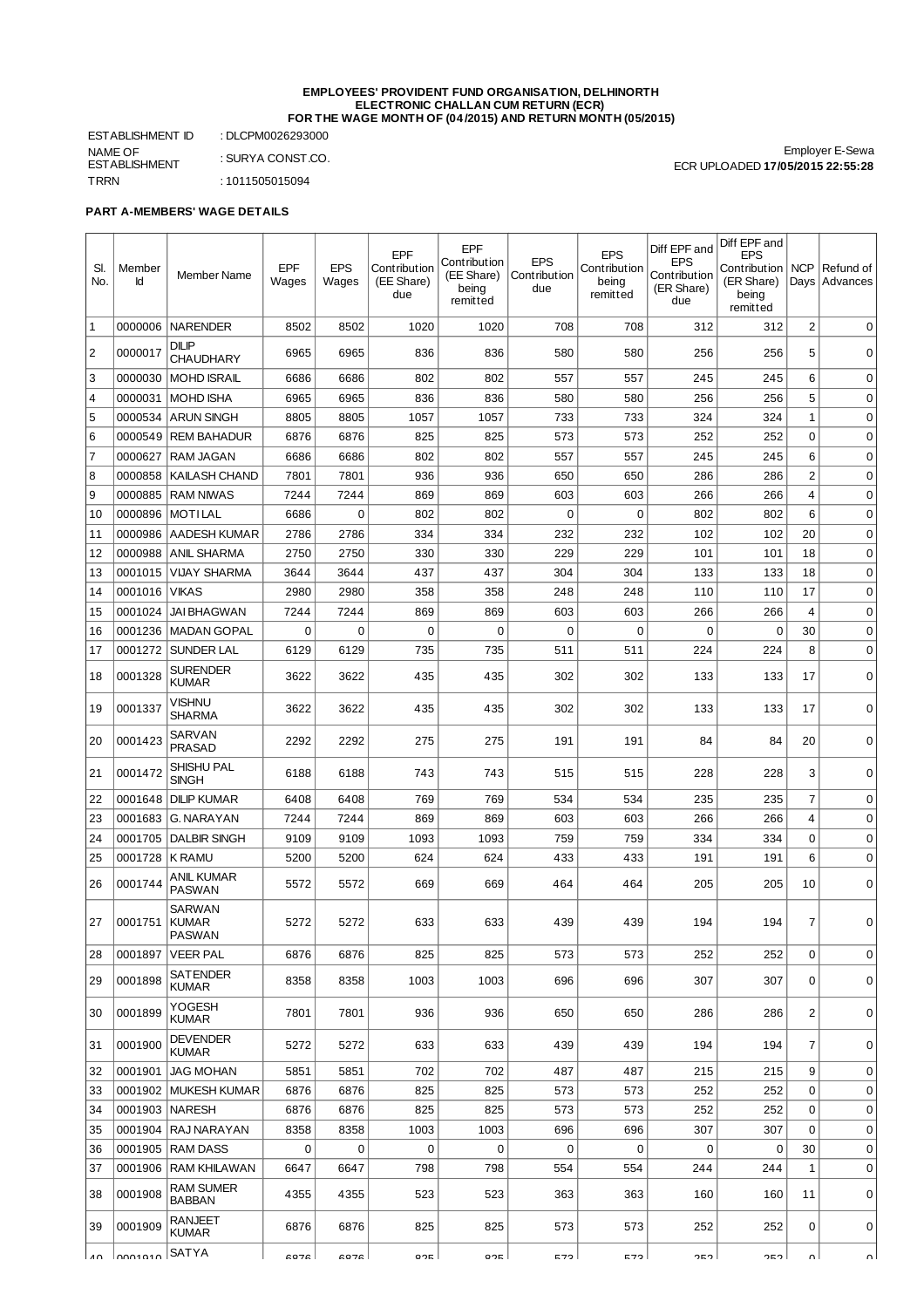| 4U | <b>NONTATO</b> | <b>NARAYAN</b>                   | 0010 | 0010 | c∠o  | c∠o  | <b>J</b> / J | <b>J</b> / J | ∠ت∠ | 202 | U                       | U           |
|----|----------------|----------------------------------|------|------|------|------|--------------|--------------|-----|-----|-------------------------|-------------|
| 41 | 0001911        | <b>SHIV NARAYAN</b>              | 8358 | 8358 | 1003 | 1003 | 696          | 696          | 307 | 307 | 0                       | 0           |
| 42 | 0001912        | <b>VISHNU PANDIT</b>             | 4179 | 4179 | 501  | 501  | 348          | 348          | 153 | 153 | 15                      | 0           |
| 43 | 0001913        | SONU                             | 5959 | 5959 | 715  | 715  | 496          | 496          | 219 | 219 | 4                       | 0           |
| 44 | 0001914        | KAILASH<br><b>RAJPUT</b>         | 8079 | 8079 | 969  | 969  | 673          | 673          | 296 | 296 | 1                       | $\mathbf 0$ |
| 45 | 0001915        | RAKESH<br><b>SAROHA</b>          | 8358 | 8358 | 1003 | 1003 | 696          | 696          | 307 | 307 | 0                       | $\mathbf 0$ |
| 46 | 0001916        | <b>BHOPAL</b>                    | 8358 | 8358 | 1003 | 1003 | 696          | 696          | 307 | 307 | 0                       | 0           |
| 47 | 0001917        | <b>NARESH</b><br><b>DAHIYA</b>   | 8358 | 8358 | 1003 | 1003 | 696          | 696          | 307 | 307 | 0                       | $\mathbf 0$ |
| 48 | 0001918        | SANJEET<br>YADAV                 | 0    | 0    | 0    | 0    | $\Omega$     | 0            | 0   | 0   | 30                      | 0           |
| 49 | 0001919        | <b>SACHIN RUHELA</b>             | 6876 | 6876 | 825  | 825  | 573          | 573          | 252 | 252 | 0                       | 0           |
| 50 | 0001920        | <b>JITENDER</b>                  | 6876 | 6876 | 825  | 825  | 573          | 573          | 252 | 252 | $\mathbf 0$             | 0           |
| 51 | 0001921        | <b>DINESH KUMAR</b>              | 7801 | 7801 | 936  | 936  | 650          | 650          | 286 | 286 | $\overline{\mathbf{c}}$ | 0           |
| 52 | 0001922        | <b>RISHI KUMAR</b>               | 8358 | 8358 | 1003 | 1003 | 696          | 696          | 307 | 307 | 0                       | 0           |
| 53 | 0001923        | <b>PINTOO YADAV</b>              | 6876 | 6876 | 825  | 825  | 573          | 573          | 252 | 252 | 0                       | 0           |
| 54 | 0001924        | <b>SURENDER</b><br><b>KUMAR</b>  | 8079 | 8079 | 969  | 969  | 673          | 673          | 296 | 296 | 1                       | $\mathbf 0$ |
| 55 | 0001925        | KAUSHAL<br>KUMAR                 | 5501 | 5501 | 660  | 660  | 458          | 458          | 202 | 202 | 6                       | $\mathbf 0$ |
| 56 | 0001926        | <b>RAJVEER</b><br>SHARMA         | 7522 | 7522 | 903  | 903  | 627          | 627          | 276 | 276 | 3                       | $\mathbf 0$ |
| 57 | 0001927        | <b>RAMESH YADAV</b>              | 6129 | 6129 | 735  | 735  | 511          | 511          | 224 | 224 | 8                       | 0           |
| 58 | 0001928        | <b>RAVINDER PAL</b>              | 8358 | 8358 | 1003 | 1003 | 696          | 696          | 307 | 307 | 0                       | 0           |
| 59 | 0001929        | <b>SHRIDHAR</b><br>YADAV         | 8358 | 8358 | 1003 | 1003 | 696          | 696          | 307 | 307 | 0                       | $\mathbf 0$ |
| 60 | 0001930        | SUBHASH<br>YADAV                 | 8358 | 8358 | 1003 | 1003 | 696          | 696          | 307 | 307 | 0                       | 0           |
| 61 | 0001932        | <b>UMESH KUMAR</b>               | 6876 | 6876 | 825  | 825  | 573          | 573          | 252 | 252 | 0                       | 0           |
| 62 | 0001933        | <b>VIJAY KUMAR</b>               | 8079 | 8079 | 969  | 969  | 673          | 673          | 296 | 296 | $\mathbf 1$             | 0           |
| 63 | 0001934        | <b>SATPAL</b><br><b>RANGEELA</b> | 8358 | 8358 | 1003 | 1003 | 696          | 696          | 307 | 307 | 0                       | $\mathbf 0$ |
| 64 | 0001935        | <b>VASHIST</b>                   | 6876 | 6876 | 825  | 825  | 573          | 573          | 252 | 252 | $\mathbf 0$             | 0           |
| 65 | 0001936        | RAJ KUMAR<br>YADAV               | 8358 | 8358 | 1003 | 1003 | 696          | 696          | 307 | 307 | 0                       | 0           |
| 66 | 0001937        | <b>GREAT MINZ</b>                | 6418 | 6418 | 770  | 770  | 535          | 535          | 235 | 235 | 2                       | 0           |
| 67 |                | 0001938   SHYAM LAL              | 8358 | 8358 | 1003 | 1003 | 696          | 696          | 307 | 307 | 0                       | 0           |
| 68 |                | 0001939 ASHOK KUMAR              | 6188 | 6188 | 743  | 743  | 515          | 515          | 228 | 228 | 3                       | $\Omega$    |
| 69 |                | 0001940   NARENDRA               | 8358 | 8358 | 1003 | 1003 | 696          | 696          | 307 | 307 | $\Omega$                | 0           |
| 70 |                | 0001941   SUBODH ROY             | 8358 | 8358 | 1003 | 1003 | 696          | 696          | 307 | 307 | 0                       | 0           |
| 71 |                | 0001942   OM PRAKASH             | 6129 | 6129 | 735  | 735  | 511          | 511          | 224 | 224 | 8                       | 0           |
| 72 |                | 0001943   SURESH PAL<br>SANDEEP  | 6876 | 6876 | 825  | 825  | 573          | 573          | 252 | 252 | 0                       | 0           |
| 73 | 0001944        | <b>KUMAR</b>                     | 6418 | 6418 | 770  | 770  | 535          | 535          | 235 | 235 | 2                       | 0           |
| 74 |                | 0001945   RANJEET                | 0    | 0    | 0    | 0    | 0            | 0            | 0   | 0   | 30                      | 0           |
| 75 |                | 0001946   RAM NARESH             | 7801 | 7801 | 936  | 936  | 650          | 650          | 286 | 286 | 2                       | $\mathbf 0$ |
| 76 |                | 0001947   SARVAN PAL             | 6876 | 6876 | 825  | 825  | 573          | 573          | 252 | 252 | $\mathbf 0$             | 0           |
| 77 |                | 0001948   JAGDISH YADAV          | 6876 | 6876 | 825  | 825  | 573          | 573          | 252 | 252 | 0                       | 0           |
| 78 |                | 0001949   AMOD KUMAR             | 6876 | 6876 | 825  | 825  | 573          | 573          | 252 | 252 | $\mathbf 0$             | 0           |
| 79 |                | 0001950   AMAR NATH              | 8358 | 8358 | 1003 | 1003 | 696          | 696          | 307 | 307 | $\mathbf 0$             | 0           |
| 80 | 0001951        | ANIL KUMAR<br>PAL                | 6876 | 6876 | 825  | 825  | 573          | 573          | 252 | 252 | 0                       | 0           |
| 81 |                | 0001952   DEVI SINGH             | 8358 | 8358 | 1003 | 1003 | 696          | 696          | 307 | 307 | 0                       | 0           |
| 82 |                | 0001953   JATA SHANKAR           | 8358 | 8358 | 1003 | 1003 | 696          | 696          | 307 | 307 | 0                       | 0           |
| 83 |                | 0001954   MANSA RAM              | 6647 | 6647 | 798  | 798  | 554          | 554          | 244 | 244 | 1                       | 0           |
| 84 |                | 0001955   MUKESH KUMAR           | 6876 | 6876 | 825  | 825  | 573          | 573          | 252 | 252 | $\mathbf 0$             | 0           |
| 85 |                | 0001956   NATHU RAM              | 8358 | 8358 | 1003 | 1003 | 696          | 696          | 307 | 307 | 0                       | 0           |
| 86 |                | 0001957   RAJINDER PAL           | 6188 | 6188 | 743  | 743  | 515          | 515          | 228 | 228 | 3                       | 0           |
| 87 |                | 0001958   RAJ KARAN              | 6876 | 6876 | 825  | 825  | 573          | 573          | 252 | 252 | 0                       | 0           |
| 88 |                | 0001959   RAMESH                 | 5293 | 5293 | 635  | 635  | 441          | 441          | 194 | 194 | 11                      | 0           |
| 89 |                | 0001960 RAM SAROOP               | 2507 | 2507 | 301  | 301  | 209          | 209          | 92  | 92  | 21                      | 0           |
| 90 |                | 0001961 SHIV KUMAR               | 8358 | 8358 | 1003 | 1003 | 696          | 696          | 307 | 307 | $\mathbf 0$             | 0           |
| 91 |                | 0001962   SHREE CHAND            | 6876 | 6876 | 825  | 825  | 573          | 573          | 252 | 252 | 0                       | 0           |
| 92 |                | 0001963 SUSHIL KUMAR             | 8358 | 8358 | 1003 | 1003 | 696          | 696          | 307 | 307 | 0                       | 0           |
| 93 |                | 0001964 UDAY KUMAR               | 4179 | 4179 | 501  | 501  | 348          | 348          | 153 | 153 | 15                      | 0           |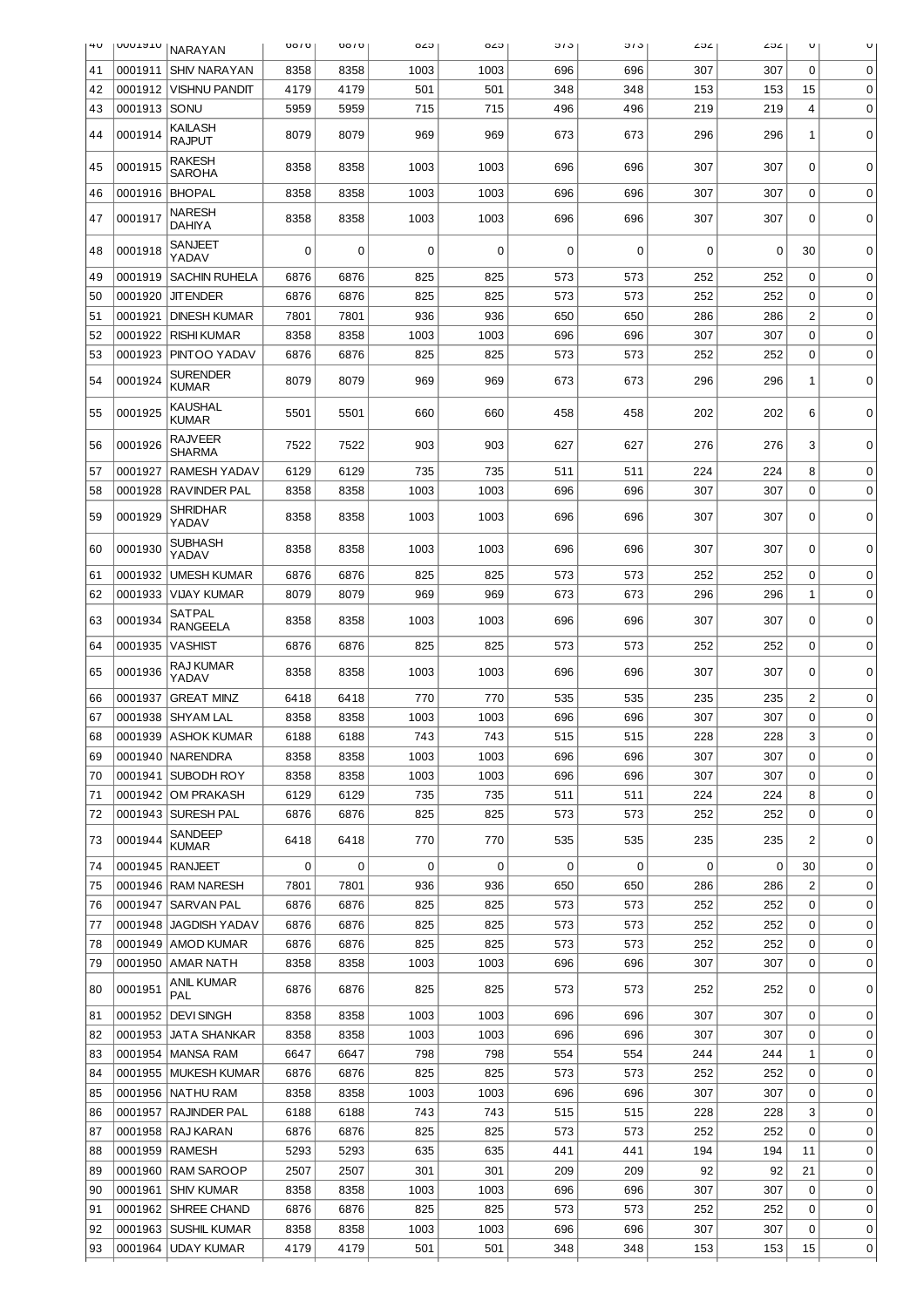| 94  |             | 0001965   VIPIN KUMAR             | 4584 | 4584 | 550         | 550         | 382         | 382         | 168 | 168         | 10             | 0           |
|-----|-------------|-----------------------------------|------|------|-------------|-------------|-------------|-------------|-----|-------------|----------------|-------------|
| 95  | 0001966     | RAJ PAL                           | 7801 | 7801 | 936         | 936         | 650         | 650         | 286 | 286         | $\overline{2}$ | 0           |
| 96  | 0001967     | <b>RAMU</b>                       | 6418 | 6418 | 770         | 770         | 535         | 535         | 235 | 235         | 2              | 0           |
|     |             | <b>CHAUHAN</b>                    |      |      |             |             |             |             |     |             |                |             |
| 97  | 0001968     | SUBHASH SINGH                     | 7801 | 7801 | 936         | 936         | 650         | 650         | 286 | 286         | $\overline{c}$ | 0           |
| 98  | 0001969     | VIRENDER<br><b>KUMAR</b>          | 5272 | 5272 | 633         | 633         | 439         | 439         | 194 | 194         | 7              | 0           |
| 99  | 0001970     | SONE LAL                          | 6876 | 6876 | 825         | 825         | 573         | 573         | 252 | 252         | 0              | 0           |
| 100 | 0001971     | <b>ARVIND</b>                     | 6418 | 6418 | 770         | 770         | 535         | 535         | 235 | 235         | $\overline{c}$ | 0           |
| 101 | 0001972     | <b>ASHOK VERMA</b>                | 8358 | 8358 | 1003        | 1003        | 696         | 696         | 307 | 307         | $\mathbf 0$    | $\mathbf 0$ |
|     |             |                                   |      |      |             |             |             |             |     |             |                |             |
| 102 | 0001973     | <b>RAM SURAT</b><br>YADAV         | 8358 | 8358 | 1003        | 1003        | 696         | 696         | 307 | 307         | $\Omega$       | 0           |
| 103 | 0001974     | <b>SUKHBIR SINGH</b>              | 6876 | 6876 | 825         | 825         | 573         | 573         | 252 | 252         | $\Omega$       | 0           |
| 104 | 0001975     | <b>SUNIL KUMAR</b>                | 0    | 0    | 0           | 0           | 0           | $\mathbf 0$ | 0   | 0           | 30             | 0           |
| 105 | 0001976     | <b>NARESH KUMAR</b>               | 8358 | 8358 | 1003        | 1003        | 696         | 696         | 307 | 307         | $\Omega$       | 0           |
| 106 | 0001977     | <b>SHRI BHAGWAN</b>               | 6876 | 6876 | 825         | 825         | 573         | 573         | 252 | 252         | 0              | 0           |
| 107 | 0001978     | <b>SOM PAL</b>                    | 6418 | 6418 | 770         | 770         | 535         | 535         | 235 | 235         | $\overline{c}$ | 0           |
| 108 | 0001979     | <b>RAM SAGAR</b>                  | 8358 | 8358 | 1003        | 1003        | 696         | 696         | 307 | 307         | $\mathbf 0$    | 0           |
| 109 | 0001980     | <b>RAJ KUMAR</b>                  | 8358 | 8358 | 1003        | 1003        | 696         | 696         | 307 | 307         | $\mathbf 0$    | 0           |
|     |             | <b>PARMOD</b>                     |      |      |             |             |             |             |     |             |                |             |
| 110 | 0001981     | <b>KUMAR</b>                      | 4355 | 4355 | 523         | 523         | 363         | 363         | 160 | 160         | 11             | 0           |
| 111 | 0001982     | <b>MUKESH KUMAR</b>               | 8358 | 8358 | 1003        | 1003        | 696         | 696         | 307 | 307         | $\mathbf 0$    | 0           |
| 112 | 0001983     | <b>RAJ BAHADUR</b>                | 8358 | 8358 | 1003        | 1003        | 696         | 696         | 307 | 307         | 0              | 0           |
|     |             | YADAV                             |      |      |             |             |             |             |     |             |                |             |
| 113 | 0001984     | <b>MAHADEV</b>                    | 6876 | 6876 | 825         | 825         | 573         | 573         | 252 | 252         | 0              | 0           |
| 114 | 0001985     | <b>MAHAVIR</b><br><b>PRASAD</b>   | 6408 | 6408 | 769         | 769         | 534         | 534         | 235 | 235         | 7              | 0           |
| 115 | 0001986     | <b>RAM RATAN</b>                  | 9109 | 9109 | 1093        | 1093        | 759         | 759         | 334 | 334         | $\mathbf 0$    | 0           |
| 116 | 0001987     | <b>RAJESH KUMAR</b>               | 8358 | 8358 | 1003        | 1003        | 696         | 696         | 307 | 307         | 0              | 0           |
| 117 | 0001988     | <b>DEEPAK</b>                     | 7894 | 7894 | 947         | 947         | 658         | 658         | 289 | 289         | 4              | 0           |
| 118 | 0001989     | <b>RAM KISHOR</b>                 | 8358 | 8358 | 1003        | 1003        | 696         | 696         | 307 | 307         | $\mathbf 0$    | $\mathbf 0$ |
|     |             | <b>JAGJEEVAN</b>                  |      |      |             |             |             |             |     |             |                |             |
| 119 | 0001990     | <b>RAM</b>                        | 6680 | 6680 | 802         | 802         | 556         | 556         | 246 | 246         | 8              | 0           |
| 120 | 0001991     | <b>GANGA</b>                      | 8358 | 8358 | 1003        | 1003        | 696         | 696         | 307 | 307         | 0              | 0           |
|     |             | <b>PRASHAD</b>                    |      |      |             |             |             |             |     |             |                |             |
| 121 | 0001992     | <b>MANOJ KUMAR</b>                | 5959 | 5959 | 715         | 715         | 496         | 496         | 219 | 219         | 4              | 0           |
| 122 | 0001993     | <b>PRATAP</b>                     | 8358 | 8358 | 1003        | 1003        | 696         | 696         | 307 | 307         | 0              | 0           |
| 123 | 0001994     | <b>RAMJEET</b>                    | 0    | 0    | 0           | 0           | 0           | $\mathbf 0$ | 0   | 0           | 30             | $\mathbf 0$ |
|     |             | YADAV                             |      |      |             |             |             |             |     |             |                |             |
| 124 | 0001995     | <b>SURENDER</b>                   | 8358 | 8358 | 1003        | 1003        | 696         | 696         | 307 | 307         | 0              | 0           |
| 125 | 0001996     | <b>VIJAY PAL</b>                  | 5959 | 5959 | 715         | 715         | 496         | 496         | 219 | 219         | 4              | 0           |
| 126 | 0001997     | <b>RAJESH KUMAR</b>               | 8358 | 8358 | 1003        | 1003        | 696         | 696         | 307 | 307         | $\Omega$       | 0           |
| 127 | 0001998     | <b>NARESH</b>                     | 6876 | 6876 | 825         | 825         | 573         | 573         | 252 | 252         | 0              | 0           |
| 128 | 0001999     | <b>GOKUL</b><br><b>PARSHAD</b>    | 6876 | 6876 | 825         | 825         | 573         | 573         | 252 | 252         | 0              | 0           |
| 129 | 0002000     | ANJANI                            | 6876 | 6876 | 825         | 825         | 573         | 573         | 252 | 252         | $\mathbf 0$    | 0           |
| 130 | 0002001     | <b>AMIT DASS</b>                  | 4355 | 4355 | 523         | 523         | 363         | 363         | 160 | 160         | 11             | 0           |
| 131 | 0002002     | AJEET SINGH                       | 0    | 0    | $\mathbf 0$ | $\mathbf 0$ | $\mathbf 0$ | $\mathbf 0$ | 0   | $\mathbf 0$ | 30             | 0           |
| 132 | 0002003     | <b>VIJAY KUMAR</b>                | 7244 | 7244 | 869         | 869         | 603         | 603         | 266 | 266         | 4              | 0           |
| 133 | 0002004     | <b>JUNG BAHADUR</b>               | 8358 | 8358 | 1003        | 1003        | 696         | 696         | 307 | 307         | 0              | 0           |
| 134 | 0002005     | SUNDER LAL                        | 6876 | 6876 | 825         | 825         | 573         | 573         | 252 | 252         | 0              | 0           |
|     |             | <b>PUSHPENDAR</b>                 |      |      |             |             |             |             |     |             |                |             |
| 135 | 0002006     | <b>KUMAR</b>                      | 6876 | 6876 | 825         | 825         | 573         | 573         | 252 | 252         | 0              | 0           |
| 136 | 0002007     | <b>SHRIKANT</b>                   | 7801 | 7801 | 936         | 936         | 650         | 650         | 286 | 286         | 2              | 0           |
| 137 | 0002008     | <b>KISHAN LAL</b>                 | 5293 | 5293 | 635         | 635         | 441         | 441         | 194 | 194         | 11             | 0           |
| 138 | 0002009     | <b>GOPAL KRISHAN</b>              | 0    | 0    | 0           | 0           | 0           | 0           | 0   | 0           | 30             | 0           |
|     |             | <b>GUPTA</b>                      |      |      |             |             |             |             |     |             |                |             |
| 139 | 0002010     | <b>CHANDAN</b>                    | 6876 | 6876 | 825         | 825         | 573         | 573         | 252 | 252         | 0              | 0           |
| 140 | 0002011     | <b>RAJ KUMAR</b>                  | 1950 | 1950 | 234         | 234         | 162         | 162         | 72  | 72          | 23             | 0           |
| 141 | 0002012     | TEJ BAHADUR                       | 6876 | 6876 | 825         | 825         | 573         | 573         | 252 | 252         | 0              | 0           |
|     | 0002013     | <b>SINGH</b><br><b>ARUN KUMAR</b> |      | 6876 | 825         |             | 573         | 573         |     | 252         | $\mathbf 0$    | 0           |
| 142 |             |                                   | 6876 |      |             | 825         |             |             | 252 |             |                |             |
| 143 | 0002014     | <b>ARJUN</b>                      | 8358 | 8358 | 1003        | 1003        | 696         | 696         | 307 | 307         | 0              | 0           |
| 144 | 0002015     | <b>KAMAL KISHORE</b>              | 6408 | 6408 | 769         | 769         | 534         | 534         | 235 | 235         | 7              | 0           |
|     | 145 0002016 | <b>KAMLESH</b><br><b>KUMAR</b>    | 7244 | 7244 | 869         | 869         | 603         | 603         | 266 | 266         | 4              | 0           |
|     |             | <b>MAHINDER</b>                   |      |      |             |             |             |             |     |             |                |             |
|     | 146 0002017 | <b>SINGH</b>                      | 6876 | 6876 | 825         | 825         | 573         | 573         | 252 | 252         | 0              | 0           |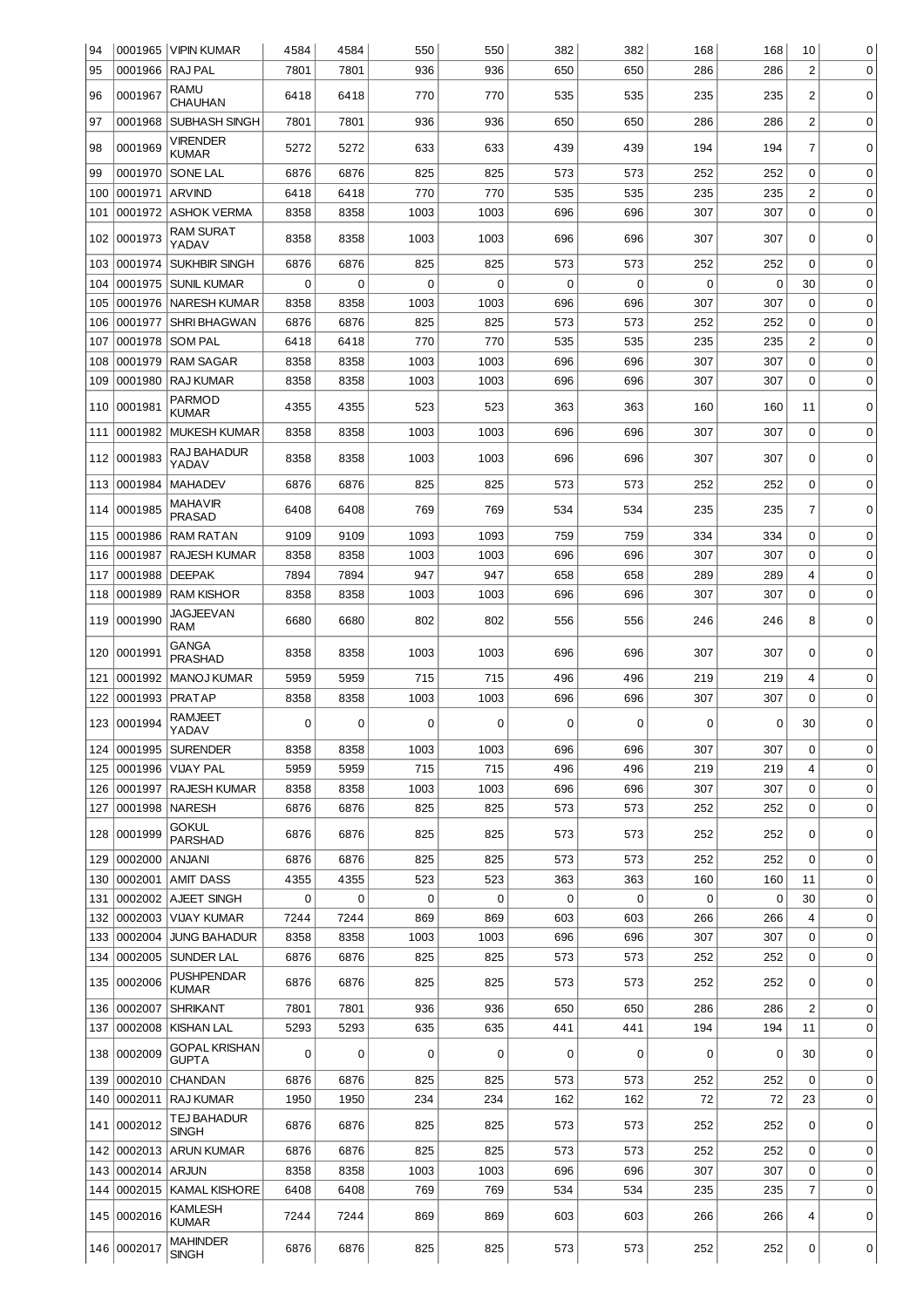| 147 | 0002018     | <b>OM PRAKASH</b>              | 1834 | 1834 | 220    | 220    | 153   | 153   | 67    | 67         | 22          | $\mathbf 0$ |
|-----|-------------|--------------------------------|------|------|--------|--------|-------|-------|-------|------------|-------------|-------------|
|     | 148 0002019 | <b>UPENDRA</b><br><b>SINGH</b> | 5501 | 5501 | 660    | 660    | 458   | 458   | 202   | 202        | 6           | $\mathbf 0$ |
|     | 149 0002020 | <b>PADAM</b><br><b>PRAKASH</b> | 8198 | 8198 | 984    | 984    | 683   | 683   | 301   | 301        | 3           | $\mathbf 0$ |
| 150 | 0002021     | <b>BABLOO</b>                  | 2507 | 2507 | 301    | 301    | 209   | 209   | 92    | 92         | 21          | 0           |
| 151 | 0002022     | <b>ANIL</b>                    | 6876 | 6876 | 825    | 825    | 573   | 573   | 252   | 252        | 0           | 0           |
| 152 | 0002023     | <b>SURENDER</b>                | 4458 | 4458 | 535    | 535    | 371   | 371   | 164   | 164        | 14          | 0           |
| 153 | 0002024     | <b>HIMANSHU PAL</b>            | 2980 | 2980 | 358    | 358    | 248   | 248   | 110   | 110        | 17          | 0           |
| 154 | 0002025     | PATIRAM PAL                    | 2980 | 2980 | 358    | 358    | 248   | 248   | 110   | 110        | 17          | 0           |
| 155 | 0002026     | <b>SUNIL KUMAR</b>             | 3644 | 3644 | 437    | 437    | 304   | 304   | 133   | 133        | 18          | 0           |
| 156 | 0002027     | <b>UMESH KUMAR</b>             | 2750 | 2750 | 330    | 330    | 229   | 229   | 101   | 101        | 18          | 0           |
| 157 | 0002028     | <b>VIJAY CHAND</b>             | 2750 | 2750 | 330    | 330    | 229   | 229   | 101   | 101        | 18          | 0           |
| 158 | 0002033     | <b>RAJESH PAL</b>              | 4179 | 4179 | 501    | 501    | 348   | 348   | 153   | 153        | 15          | 0           |
| 159 | 0002034     | MOHD. NAZIM                    | 1146 | 1146 | 138    | 138    | 95    | 95    | 43    | 43         | 25          | 0           |
| 160 | 0002035     | <b>RAM SEWAK</b>               | 3343 | 3343 | 401    | 401    | 278   | 278   | 123   | 123        | 18          | 0           |
| 161 | 0002042     | <b>VINOD</b>                   | 6876 | 6876 | 825    | 825    | 573   | 573   | 252   | 252        | 0           | 0           |
| 162 | 0002046     | <b>SULTAN SINGH</b>            | 1393 | 1393 | 167    | 167    | 116   | 116   | 51    | 51         | 25          | $\mathbf 0$ |
| 163 | 0002047     | <b>MUKESH KUMAR</b>            | 2750 | 2750 | 330    | 330    | 229   | 229   | 101   | 101        | 18          | 0           |
| 164 | 0002048     | <b>PINTOO</b>                  | 3622 | 3622 | 435    | 435    | 302   | 302   | 133   | 133        | 17          | 0           |
| 165 | 0002050     | <b>DEEPAK KUMAR</b>            | 6876 | 6876 | 825    | 825    | 573   | 573   | 252   | 252        | 0           | 0           |
| 166 | 0002052     | <b>AMIT MEHTA</b>              | 6647 | 6647 | 798    | 798    | 554   | 554   | 244   | 244        | 1           | 0           |
| 167 | 0002053     | <b>KARAMBIR</b>                | 2980 | 2980 | 358    | 358    | 248   | 248   | 110   | 110        | 17          | $\mathbf 0$ |
| 168 | 0002054     | SANJU                          | 2292 | 2292 | 275    | 275    | 191   | 191   | 84    | 84         | 20          | 0           |
| 169 | 0002055     | <b>AMIR KHAN</b>               | 2750 | 2750 | 330    | 330    | 229   | 229   | 101   | 101        | 18          | 0           |
| 170 | 0002056     | MANOJ KUMAR                    | 2750 | 2750 | 330    | 330    | 229   | 229   | 101   | 101        | 18          | $\mathbf 0$ |
| 171 | 0002057     | <b>PARVEEN</b><br><b>KUMAR</b> | 3343 | 3343 | 401    | 401    | 278   | 278   | 123   | 123        | 18          | 0           |
| 172 | 0002058     | <b>SALIM KHAN</b>              | 2292 | 2292 | 275    | 275    | 191   | 191   | 84    | 84         | 20          | 0           |
| 173 | 0002059     | <b>SUNIL KUMAR</b>             | 2786 | 2786 | 334    | 334    | 232   | 232   | 102   | 102        | 20          | 0           |
| 174 | 0002060     | <b>SAMEY KHAN</b>              | 3343 | 3343 | 401    | 401    | 278   | 278   | 123   | 123        | 18          | 0           |
| 175 | 0002062     | NAINDHIYAPPAN                  | 7244 | 7244 | 869    | 869    | 603   | 603   | 266   | 266        | 4           | 0           |
| 176 | 0002072     | <b>ISTIYAK</b>                 | 2292 | 2292 | 275    | 275    | 191   | 191   | 84    | 84         | 20          | 0           |
| 177 | 0002073     | <b>MD. SADIK</b>               | 2292 | 2292 | 275    | 275    | 191   | 191   | 84    | 84         | 20          | 0           |
| 178 | 0002074     | RAJ BAHADUR                    | 2750 | 2750 | 330    | 330    | 229   | 229   | 101   | 101        | 18          | 0           |
| 179 | 0002075     | MD TOUHID<br><b>ALAM</b>       | 3343 | 3343 | 401    | 401    | 278   | 278   | 123   | 123        | 18          | 0           |
|     |             | 180 0002077 AMRISH KUMAR       | 3622 | 3622 | 435    | 435    | 302   | 302   | 133   | 133        | 17          | 0           |
| 181 | 0002079     | <b>MUSTFA</b>                  | 5501 | 5501 | 660    | 660    | 458   | 458   | 202   | 202        | 6           | 0           |
|     |             | 182 0002082 SAHUBAZ            | 5730 | 5730 | 688    | 688    | 477   | 477   | 211   | 211        | 5           | 0           |
|     | 183 0002084 | MOHD. MATLUB<br><b>BHALU</b>   | 5501 | 5501 | 660    | 660    | 458   | 458   | 202   | 202        | 6           | 0           |
| 184 | 0002085     | <b>MAKKHAN</b>                 | 5042 | 5042 | 605    | 605    | 420   | 420   | 185   | 185        | 8           | 0           |
| 185 | 0002086     | <b>VINOD PASWAN</b>            | 4584 | 4584 | 550    | 550    | 382   | 382   | 168   | 168        | 10          | 0           |
|     | 186 0002090 | <b>PARDEEP</b><br><b>KUMAR</b> | 8079 | 8079 | 969    | 969    | 673   | 673   | 296   | 296        | 0           | 0           |
| 187 | 0002091     | <b>ASHOK</b>                   | 6418 | 6418 | 770    | 770    | 535   | 535   | 235   | 235        | $\mathbf 0$ | 0           |
|     | 188 0002093 | SANTOSH<br><b>SINGH</b>        | 2786 | 2786 | 334    | 334    | 232   | 232   | 102   | 102        | 0           | 0           |
| 189 | 0002094     | <b>SHRI KRISHNA</b><br>RAM     | 2292 | 2292 | 275    | 275    | 191   | 191   | 84    | 84         | 0           | 0           |
|     | 190 0002095 | PAPPU YADAV                    | 2292 | 2292 | 275    | 275    | 191   | 191   | 84    | 84         | 0           | 0           |
|     |             | GRAND TOTAL 1121329 1114643    |      |      | 134554 | 134554 | 92848 | 92848 | 41706 | 41706 1273 |             | 0           |

|                                      | $ A/C 01 EE +$ Refund of Advance $ A/C 01 ER  A/C 02   A/C 10   A/C 21   A/C 22   TOTAL$ |       |              |      |              |
|--------------------------------------|------------------------------------------------------------------------------------------|-------|--------------|------|--------------|
| <b>ITOTAL DUES AS PER ECR</b>        | 134554                                                                                   | 41706 | 9531   92848 | 5607 | 112   284358 |
| <b>TOTAL AMOUNT BEING REMITTED  </b> | 134554                                                                                   | 41706 | 9531   92848 | 5607 | 112   284358 |

## **PART B-NEW MEMBERS' DETAILS**

| SI.<br>No. | Member<br>Ιd | Member Name            | Father's/Spouse<br>Name | Relationship with the<br>Member | Date of<br><b>Birth</b> | Gender | Date of Joining<br>EPF | Date of Joining<br><b>EPS</b> |
|------------|--------------|------------------------|-------------------------|---------------------------------|-------------------------|--------|------------------------|-------------------------------|
|            | 10002090     | <b>I PARDEEP KUMAR</b> | RAMPAT                  |                                 | Father 10-03-1972       | Male   | $02 - 04 - 2015$       | $02 - 04 - 2015$              |
|            | 10002091     | <b>LASHOK</b>          | NATHU RAM               |                                 | Father   01-07-1986     | Male   | $02 - 04 - 2015$       | $02 - 04 - 2015$              |